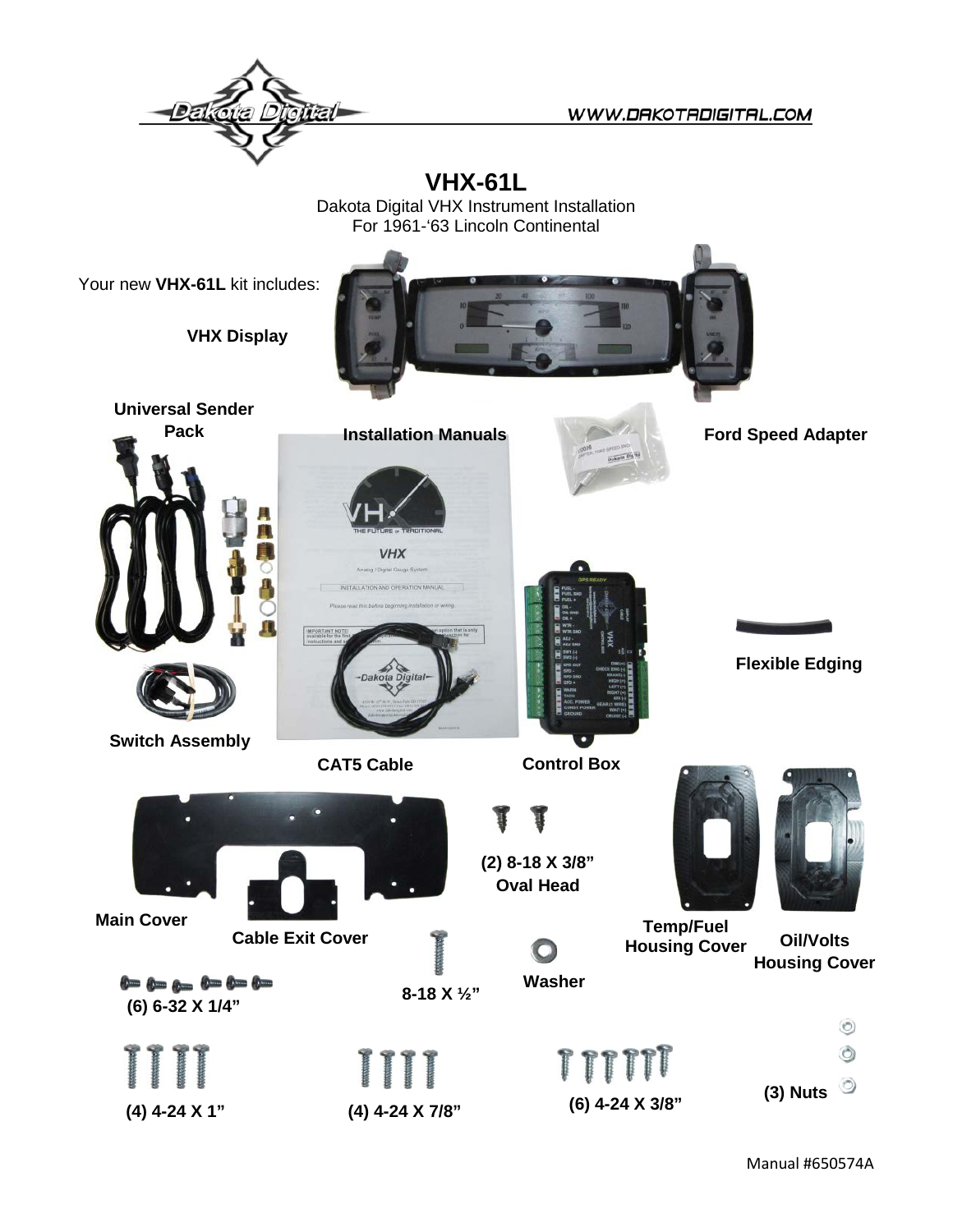## **Installation**

1. Remove the stock gauge cluster from the dash. Retain all hardware for reassembly.



2. Using a marker or tape, note the top side of the bezels, it will affect the VHX fitment for reassembly. Separate the gauge bezels from the housings.



3. Remove the stock gauges from the housings so you are left with bare housings.



4. Separate the speedometer housing from the rest of the cluster by removing the four noted screws, save hardware for reassembly.

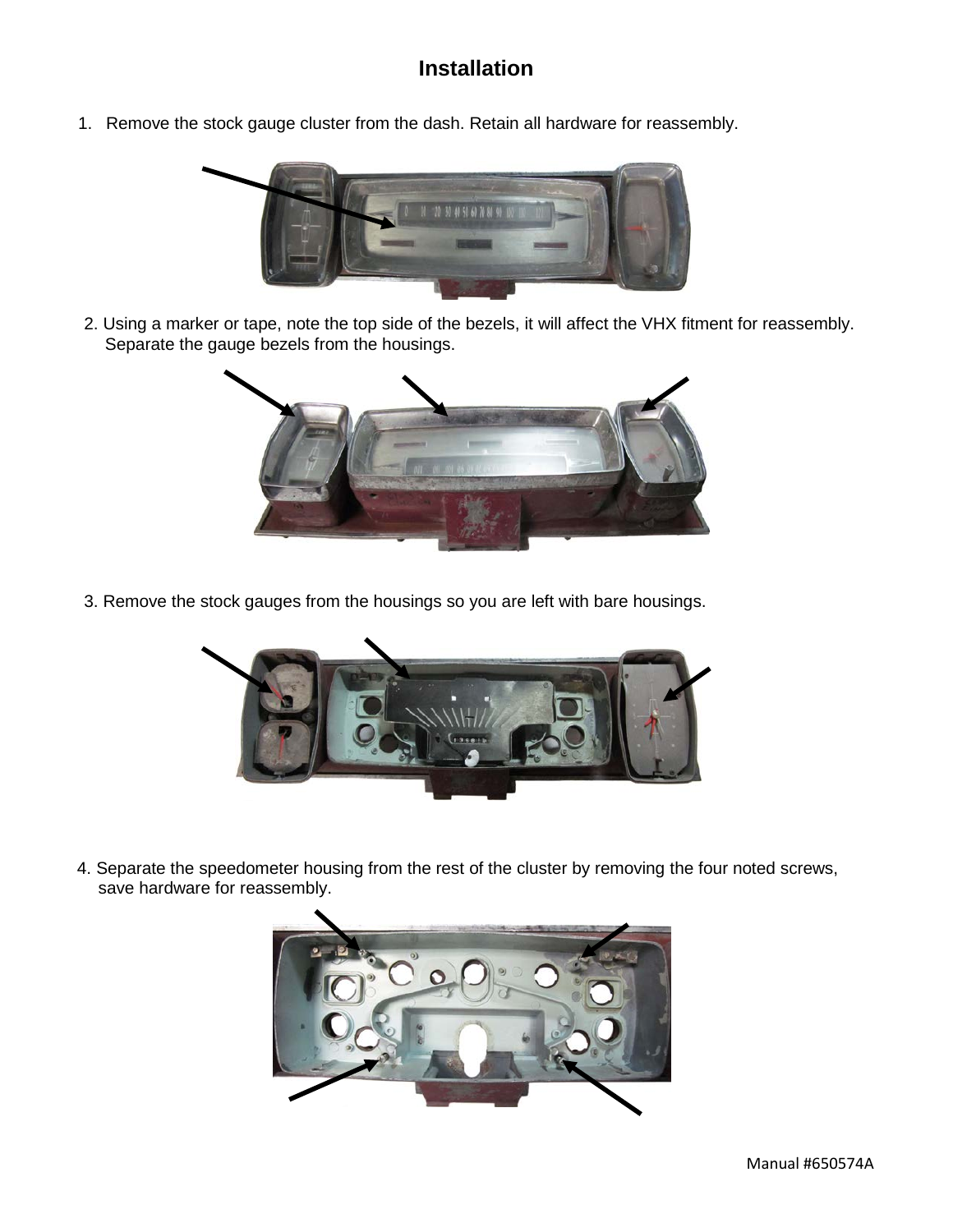5. Remove the back gauge panel and metal cover on the speed housing; the metal cover hardware will be reused.





6. The speed housing will need to be modified for proper fitment. Cut all protrusions within the noted area so that no surface is taller than ¼" off the back surface.



7. The clock housing will also need some modification. Trim 3/8" from the top surface of the three noted areas; also make a slot for ribbon cable exit by cutting between the two holes noted with dash arrows. Fit the supplied flexible edging over the new ribbon cable exit to protect the ribbon cables from sharp edges that can cut and short the wires.





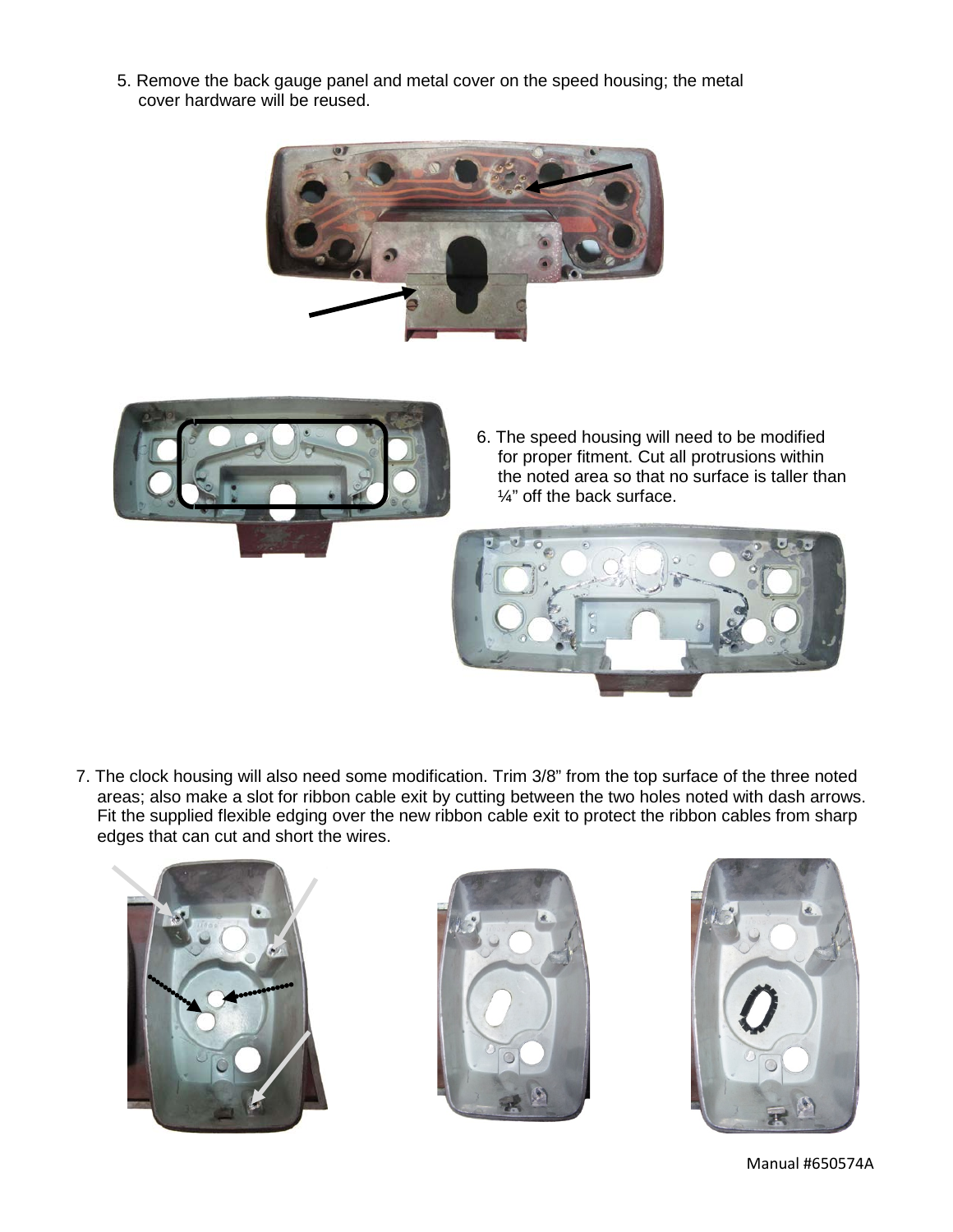8. On the back of the speed housing, secure the supplied ABS speed cover using the supplied six  $\mathcal{V}$ " screws and the jack cover using the hardware form disassembly. Also re-attach the housing to the main cluster using the same hardware from disassembly.



9. Remove the Speedometer lens, mounting brackets, and gauge face so you are left with the bare bezel. Fit the VHX system main gauge into place making sure the noted top of the bezel matches the top of the VHX gauge and secure it to the bezel using the supplied four 7/8" screws on the top and four 1" screws on the bottom.





10. Mount the Temp/Fuel housing cover under the bezel mounting clamp using four 3/8" screws. Then mount the Oil/Volts housing cover under the bezel mounting clamp using two 3/8 screws, and on the back, use the washer and ½" screw into the respective locations.







Manual #650574A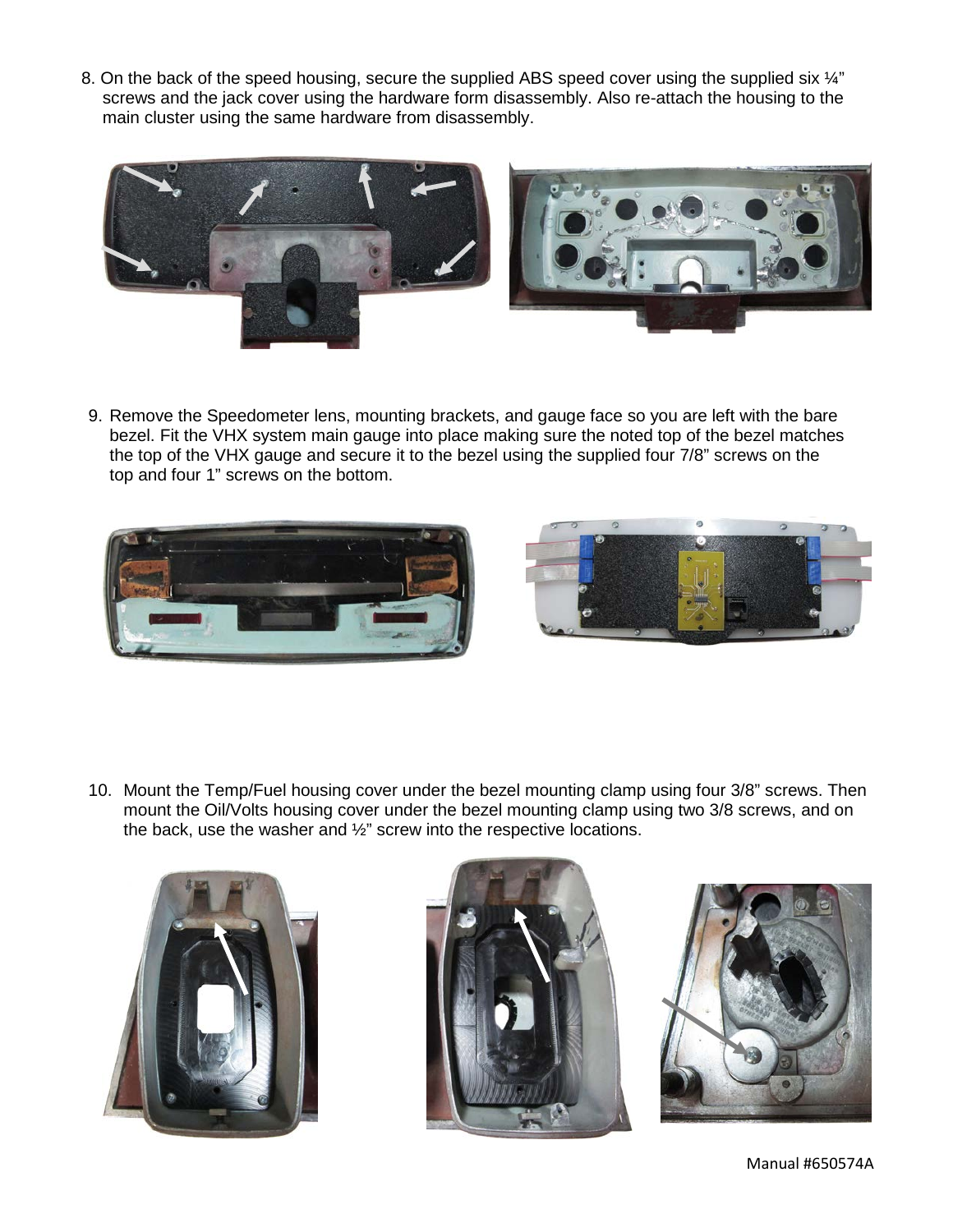11. For the side gauges, remove the stock lens and gauge face, fit the VHX system side gauges into place making sure the noted top of the bezels matches the top of the VHX gauges and secure it to the bezel reusing the two stock bezel mounting brackets and four screws.



12. The VHX side gauges are now ready to re-install into the factory cluster. Temp/Fuel will be mounted on the left and Oil/Volt on the right; carefully route the ribbon cables through the openings so they don't get pinched. Secure the gauges using the same procedure as the stock gauges with the factory screw clamping the bezel mounting bracket against the square nut.





13. Connect the supplied CAT5 cable to the rear of the system and route it along with the ribbon cables through the already mounted jack cover, be careful not to pinch any of the cables.